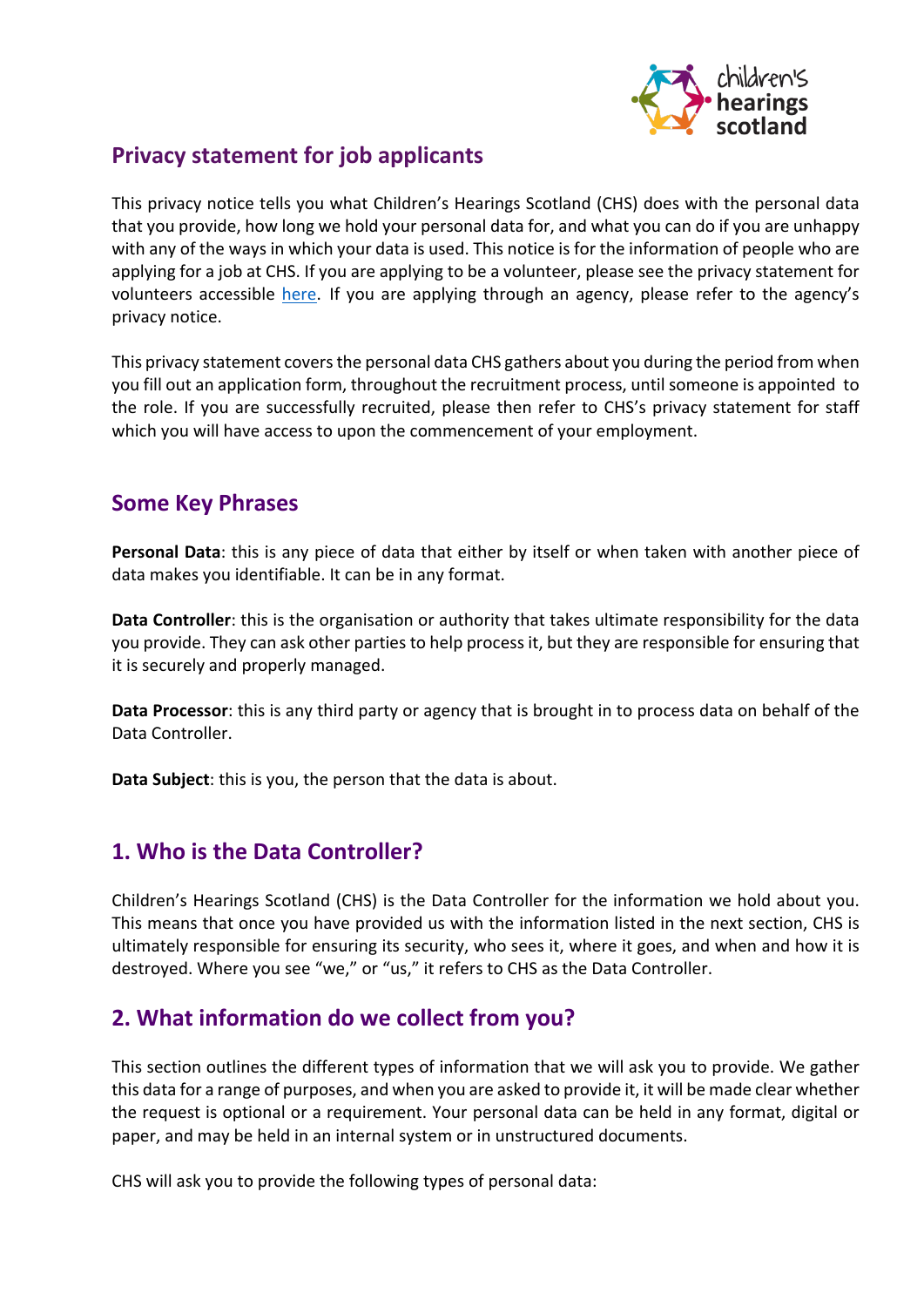

- Your full name
- Email address
- Contact information (phone number, postal address, etc.)
- Gender
- Age
- Marital status
- Caring responsibilities
- Lived experience of care
- Eligibility to work
- Details of any criminal convictions
- Occupation
- Education and work history
- Name and contact information for references.

We may also ask you to provide detail of any potential conflicts of interest, which may bring up further personal information.

#### **Special Categories of personal data**

CHS sometimes gathers more sensitive data about job applicants. These types of information are called Special Categories of data. The Special Categories outlined by data protection legislation are listed below:

- Race and ethnic origin
- Religious and philosophical beliefs
- Sexual orientation
- Sex life
- Physical health
- Mental health
- Trade Union membership
- Political opinions
- Genetic data
- Biometric data (such as voice authentication or facial scanning)

Some of this information is gathered as part of our equalities monitoring responsibilities, to monitor equality and diversity in the recruitment process. When we are provided with this information we ensure that additional safeguards are put in place to protect your information, and to prevent unlawful discrimination. Under data protection law you have particular rights concerning the processing of your personal data. You can find out more in our *Your Rights* document, available [here.](https://www.chscotland.gov.uk/media/4mnpgfyg/your-rights-v1-0.pdf)

Where information is provided in a digital format, it is stored in a secure area on the Scottish Government network. Information can also be created through use of email and Microsoft Teams, which is managed by CHS. We do not hold paper documentation for long periods of time and once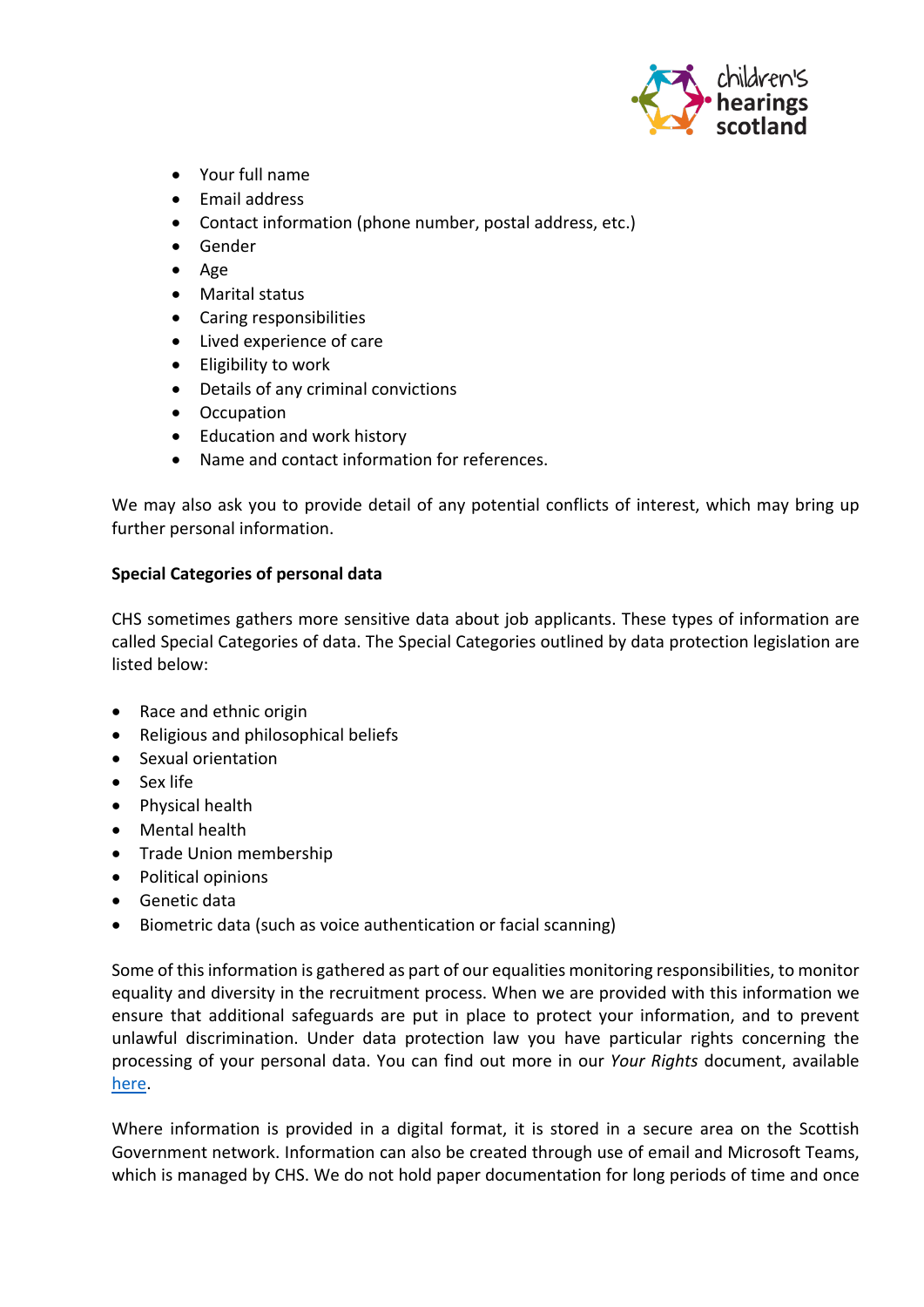

they have been digitised, they are destroyed in an appropriate manner. Where information is held by anyone other than CHS, such as partners or IT providers, we have contracts in place to ensure that they store all information in a secure manner that meets our very high standards.

## **3. Why do we collect this data, and what do we do with it?**

CHS has to have a legal basis for processing your information, and as a Public Authority, CHS is required by law to maintain certain data and report on other types. Most of your personal data is processed for administrative and management purposes, to meet our obligation to you in processing your job application. Some of your personal data is processed where necessary for compliance with employment law obligations.

Wherever we process special category personal data (see section 2) it will be with your explicit consent for carrying out obligations under employment law. It will always be optional to provide any special category personal data.

### **4. Who do we share this information with?**

In order to meet our obligations to you we will, from time to time, share your information with selected partners. We will only share your data when there is a legal requirement to do so, and all partners and processing agencies are carefully vetted to ensure that they are compliant with the General Data Protection Regulation (GDPR) as well. Where possible, we sign *Data Processing Contracts* with them that carefully spell out what data will be shared, for what purpose and for how long. These agreements ensure that our partners process your data securely, and only for the purposes that we have requested.

### **We share your information with IT and Communications service providers. This is so we can make the application form available to you, process your application, and contact you in relation to your application.**

CHS uses Microsoft Office 365 for communication, and Microsoft Forms to generate job applications. Access to anonymised applications is given via a restricted access MS Teams channel, accessible only to those involved in the selection process for the role applied for. Microsoft complies with the [Privacy Shield](https://www.privacyshield.gov/welcome) framework, a certification programme that ensures that participants based in the United States (and all of their subsidiary and partner businesses) are following UK and EU regulations when it comes to the security of personal data.

#### **We share your information with National and Local Government agencies and partners. This is to ensure security measures are in place.**

Once the recruitment campaign for the role has concluded, your application form is stored in a restricted access folder on the Scottish Government network. Equalities data is extracted and retained anonymously and separately from your personal data, in a secure area of the Scottish Government network. The Scottish Government network provides high security standards and the ability to restrict access to records.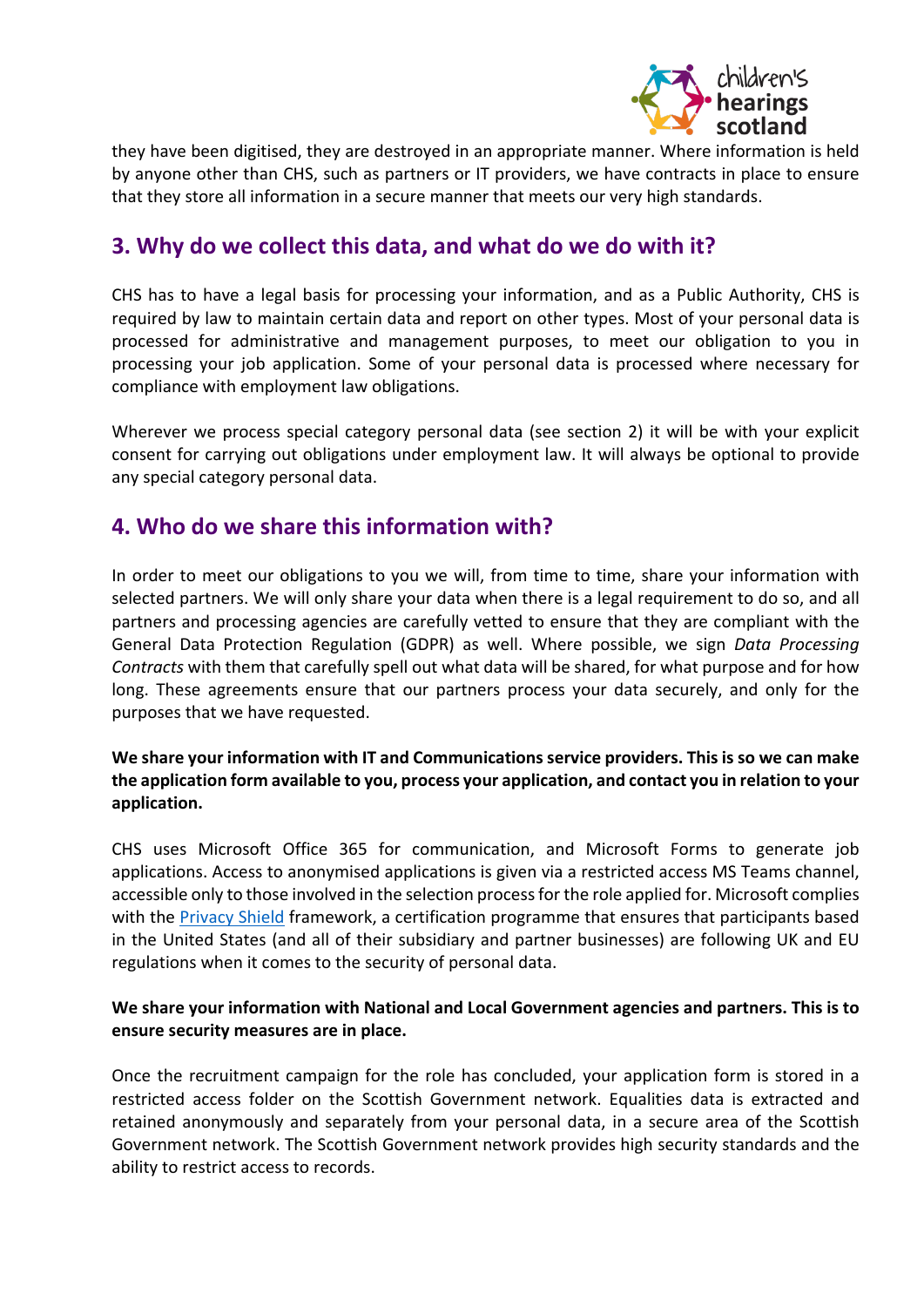

### **5. How long do we keep hold of your information?**

We only keep information for as long as it is needed. For the majority of your data, this means that we destroy it after a specific period of time.

CHS operates a *Records Retention Schedule* that shows exactly how long we can keep different types of information. This document also explains how we destroy different types of information, and the reason for processing the information in this way. To read this, please [click here.](https://www.chscotland.gov.uk/media/2xhfwf3q/chs-retention-and-disposal-schedule.pdf)

We hold on to the personal data of unsuccessful applicants for six months after recruitment has been finalised. After that, it is securely destroyed. In exceptional circumstances, we may hold your data for a longer period of time. For example, if you have been involved in a complaint, we may need to keep some of your information for a longer period of time.

If your application is successful, most of your data will be retained for six years after you have left CHS. There are some pieces of information that we must keep permanently, for either business continuity or historical value. Where we do keep personal data longer than six years, we will always make sure that your rights as the Data Subject are maintained.

# **6. Further Information**

#### **Data Protection Officer**

If you would like further information on how we handle personal data, to ask a question, or share a concern about how your data is handled, you can contact our Data Protection Officer.

Sophie-Elise Anker [information@chs.gov.scot](mailto:information@chs.gov.scot)  T: (0131) 244 3696 3rd Floor Thistle House 91 Haymarket Terrace Edinburgh EH12 5HE

#### **Information Commissioner's Office (ICO)**

If you feel that CHS has mishandled your information to an extent that cannot be adequately investigated or resolved 'in house' you can always contact the Information Commissioner directly.

To report the organisation, or register a concern about how your data has been managed, you can use the ICO's web forms:<https://ico.org.uk/concerns/>